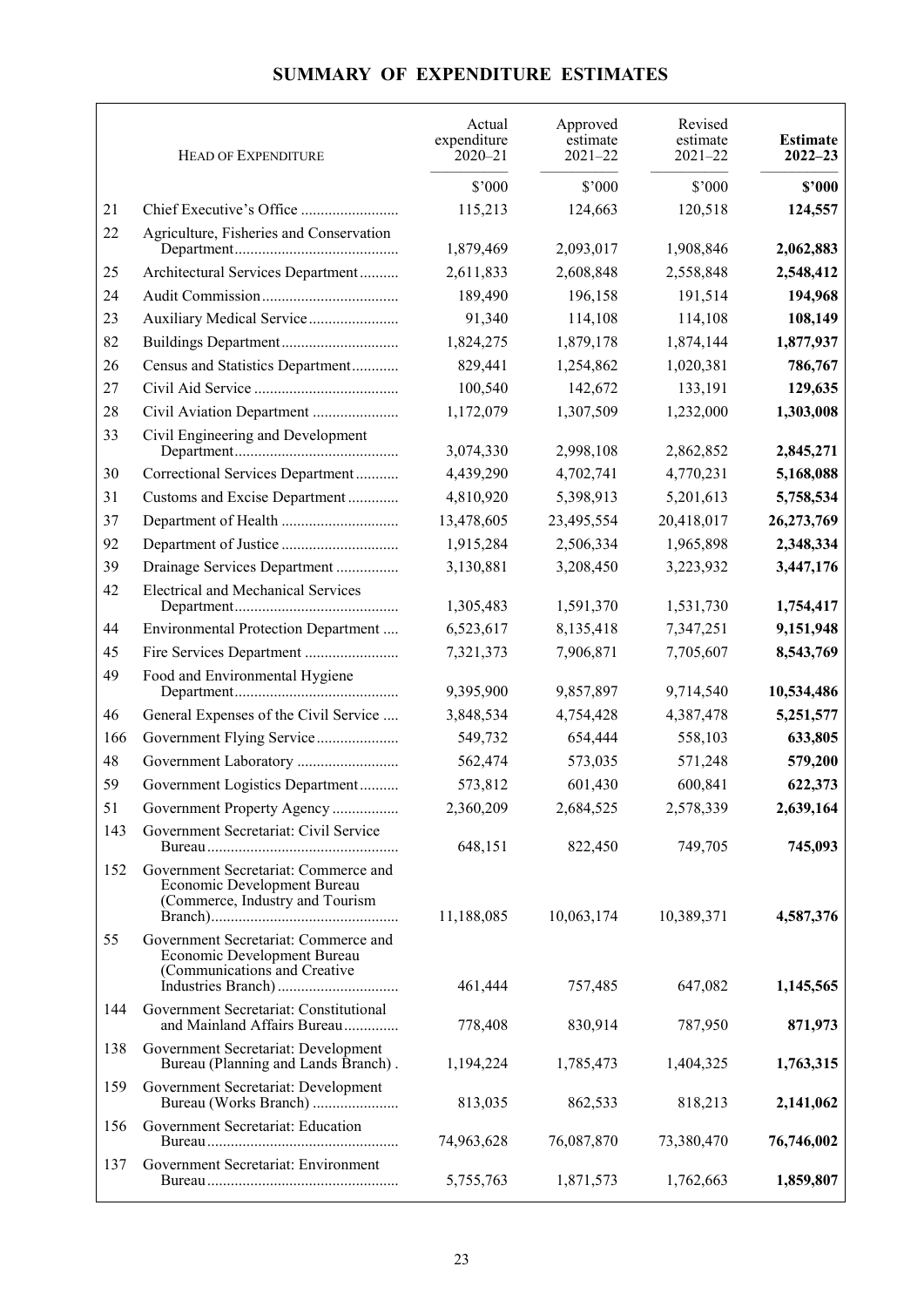## **SUMMARY OF EXPENDITURE ESTIMATES**

|     | <b>HEAD OF EXPENDITURE</b>                                                                                  | Actual<br>expenditure<br>$2020 - 21$ | Approved<br>estimate<br>$2021 - 22$ | Revised<br>estimate<br>$2021 - 22$ | <b>Estimate</b><br>$2022 - 23$ |
|-----|-------------------------------------------------------------------------------------------------------------|--------------------------------------|-------------------------------------|------------------------------------|--------------------------------|
|     |                                                                                                             | \$'000                               | \$'000                              | \$'000                             | \$2000                         |
| 148 | Government Secretariat: Financial<br>Services and the Treasury Bureau<br>(Financial Services Branch)        | 9,020,092                            | 2,289,972                           | 1,145,796                          | 1,111,628                      |
| 147 | Government Secretariat: Financial<br>Services and the Treasury Bureau                                       | 69,029,544                           | 41,312,393                          | 34,845,715                         | 69,505,458                     |
| 139 | Government Secretariat: Food and<br>Health Bureau (Food Branch)                                             | 170,218                              | 200,624                             | 200,624                            | 191,962                        |
| 140 | Government Secretariat: Food and<br>Health Bureau (Health Branch)                                           | 80,082,546                           | 84,923,077                          | 86,548,346                         | 114,249,465                    |
| 53  | Government Secretariat: Home Affairs                                                                        | 2,331,938                            | 2,573,004                           | 2,424,313                          | 2,773,302                      |
| 135 | Government Secretariat: Innovation and                                                                      | 526,684                              | 838,403                             | 720,326                            | 705,795                        |
| 155 | Government Secretariat: Innovation and<br>Technology Commission                                             | 767,809                              | 867,523                             | 790,270                            | 853,624                        |
| 141 | Government Secretariat: Labour and                                                                          | 3,464,538                            | 1,008,144                           | 979,654                            | 1,024,317                      |
| 47  | Government Secretariat: Office of the<br>Government Chief Information                                       | 894,408                              | 1,313,765                           | 1,197,405                          | 1,716,267                      |
| 142 | Government Secretariat: Offices of the<br>Chief Secretary for Administration<br>and the Financial Secretary | 133,263,915                          | 7,704,171                           | 34,611,329                         | 13,185,623                     |
| 96  | Government Secretariat: Overseas<br>Economic and Trade Offices                                              | 326,850                              | 594,468                             | 378,572                            | 585,170                        |
| 151 | Government Secretariat: Security                                                                            | 927,370                              | 1,213,370                           | 1,002,779                          | 1,152,881                      |
| 158 | Government Secretariat: Transport and<br>Housing Bureau (Transport Branch)                                  | 386,678                              | 540,860                             | 458,862                            | 558,543                        |
| 60  | Highways Department                                                                                         | 3,892,110                            | 4,290,631                           | 4,139,141                          | 4,270,565                      |
| 63  | Home Affairs Department                                                                                     | 2,940,277                            | 3,368,257                           | 2,967,270                          | 3,247,839                      |
| 168 |                                                                                                             | 408,418                              | 406,706                             | 406,706                            | 418,806                        |
| 122 |                                                                                                             | 23,406,758                           | 25,063,236                          | 23,260,322                         | 26,668,233                     |
| 62  |                                                                                                             | 1,906,249                            | 5,028,678                           | 3,364,798                          | 7,339,612                      |
| 70  | Immigration Department                                                                                      | 6,136,657                            | 6,700,547                           | 6,448,107                          | 6,942,529                      |
| 72  | <b>Independent Commission Against</b>                                                                       | 1,208,654                            | 1,243,289                           | 1,260,483                          | 1,298,858                      |
| 121 | Independent Police Complaints Council                                                                       | 100,929                              | 100,529                             | 100,529                            | 99,124                         |
| 74  | Information Services Department                                                                             | 681,425                              | 670,654                             | 666,407                            | 694,135                        |
| 76  | Inland Revenue Department                                                                                   | 1,756,260                            | 1,822,297                           | 1,795,000                          | 1,867,074                      |
| 78  | Intellectual Property Department                                                                            | 195,360                              | 217,122                             | 215,500                            | 232,593                        |
| 79  |                                                                                                             | 160,997                              | 184,569                             | 176,490                            | 226,714                        |
| 174 | Joint Secretariat for the Advisory Bodies<br>on Civil Service and Judicial Salaries                         |                                      |                                     |                                    |                                |
|     | and Conditions of Service                                                                                   | 47,972                               | 45,175                              | 42,072                             | 45,881                         |
| 80  |                                                                                                             | 2,118,153                            | 2,325,679                           | 2,251,374                          | 2,401,549                      |
| 90  |                                                                                                             | 1,982,016                            | 2,728,631                           | 2,282,398                          | 2,715,209                      |
| 91  |                                                                                                             | 3,224,697                            | 3,254,803                           | 3,214,102                          | 3,276,500                      |